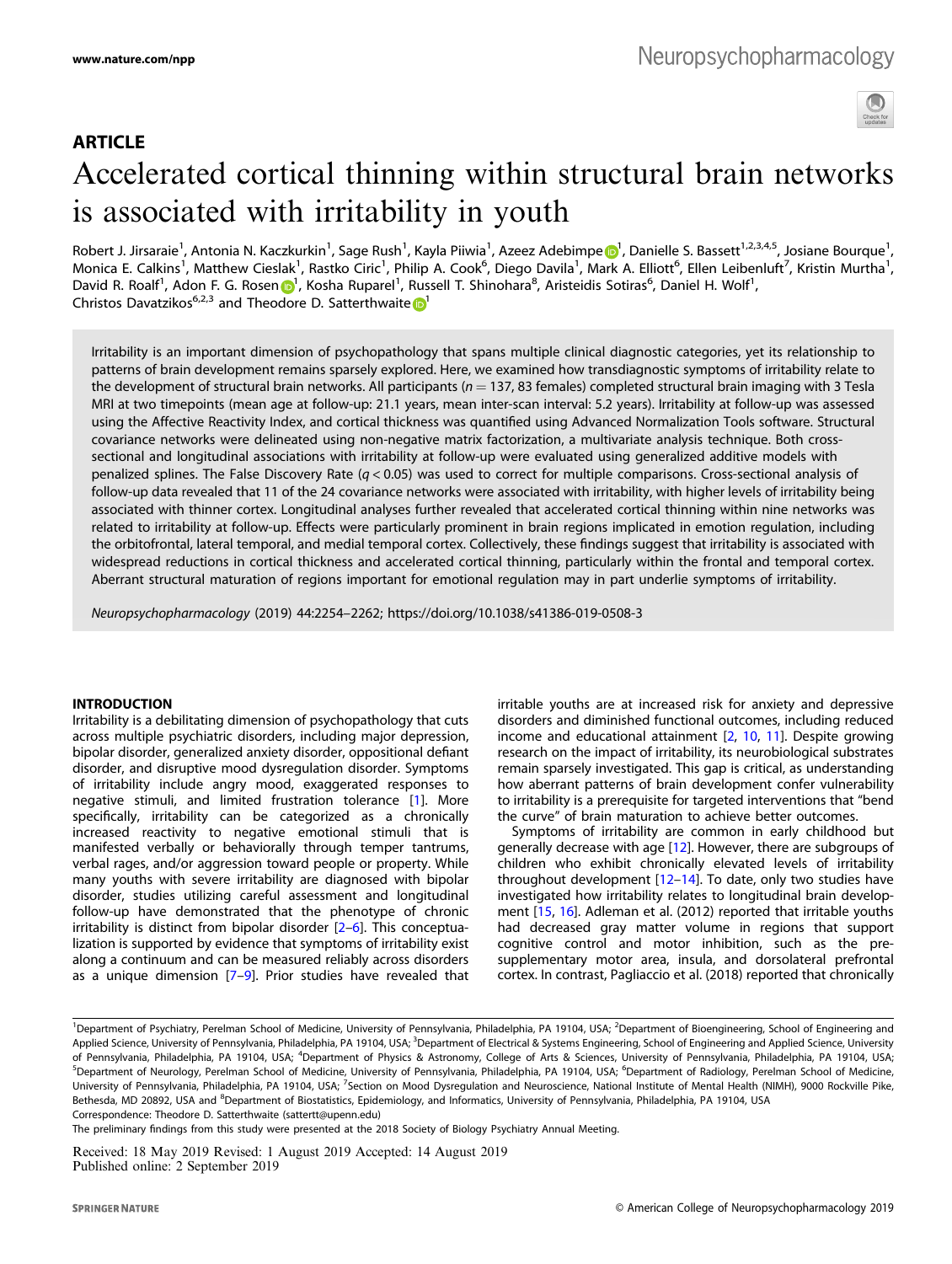irritable youths had increased cortical thickness (CT) in the superior temporal and dorsolateral prefrontal cortex. Notably, longitudinal analyses from both studies did not detect any significant differences in the rate of cortical changes between the irritable group and typically developing groups. However, both studies used standard image analysis techniques and assessed irritability using a case–control design.

In addition to this prior work in structural imaging, studies using functional imaging have found that chronic irritability is associated with aberrant activation in fronto-temporal regions important for emotion regulation, including the dorsolateral prefrontal cortex, lateral orbitofrontal cortex, and anterior temporal cortex [\[17](#page-7-0)–[19\]](#page-7-0). Additional functional magnetic resonance imaging (MRI) studies using response inhibition tasks have similarly reported that irritability is related to abnormal activation of the dorsolateral prefrontal cortex, which could further contribute to deficits in affect regulation [[20,](#page-7-0) [21](#page-7-0)]. Studies using functional near infrared spectroscopy suggest that abnormalities of the dorsolateral prefrontal cortex can be detected as early as 3–5 years of age [\[22](#page-7-0), [23\]](#page-7-0). Furthermore, anger and irritability were found to be inversely correlated with the functional connectivity between the amygdala and regulatory regions such as the orbitofrontal cortex [[24](#page-7-0)–[26\]](#page-7-0).

Taken together, these findings suggest that abnormalities within executive and affective circuitry may be associated with chronic irritability. However, longitudinal studies of irritability are scarce, thereby limiting inferences that directly relate irritability to development. In fact, previous longitudinal studies on irritable youths have only acquired neuroimaging data between the ages of 7 to 16 years [\[15,](#page-7-0) [16\]](#page-7-0). Consequently, less is known about the neural markers of irritability during both infancy and early adulthood. Both stages of development are important given that the fronto-temporal regions critical for affect regulation undergoes protracted maturation throughout childhood and well into early adulthood [[9](#page-7-0), [27](#page-7-0)]. In particular, mapping neural trajectories as irritable youths transition into adulthood could be helpful for preventing deleterious outcomes during that period, which is when substance use, mood, and psychotic disorders often emerge [\[28\]](#page-7-0).

In this study, we investigated how longitudinal structural brain maturation relates to a dimensional measure of irritability in a transdiagnostic sample of adolescents and young adults. We hypothesized that irritability at follow-up would be associated with reduced CT and accelerated longitudinal thinning in brain regions implicated in emotion regulation such as the dorsolateral, ventrolateral, and orbitofrontal cortex. In contrast to prior studies that examined structural differences within specific regions [\[15](#page-7-0)] or across hundreds of thousands of voxels [\[16](#page-7-0)], we studied structural covariance networks using a powerful multivariate analysis technique known as non-negative matrix factorization (NMF). Previous work using this approach has demonstrated that NMFderived networks enhance both interpretability and statistical power [\[29,](#page-7-0) [30\]](#page-7-0). As described below, we provide new evidence that irritability is associated with reduced CT and accelerated thinning in brain regions critical for emotion regulation.

# **METHODS**

## **Participants**

A total of 137 participants (mean age  $= 16.0$  years,  $SD = 3.2$ , range = 8–22 years, 80 non-Caucasian, 83 females) were recruited from the Philadelphia Neurodevelopment Cohort (PNC; [[31,](#page-7-0) [32](#page-7-0)]). As part of the PNC, all participants received a psychiatric screening interview and a structural MRI scan. Four items from the psychiatric interview provided a baseline screening for irritability (see Supplementary Methods for details). Participants who endorsed symptoms of irritability from at least one of the four 2255

binary GOASSESS items within the context of a psychiatric disorder were preferentially contacted about a follow-up study, in order to evaluate the dimensional impact of irritability across psychiatric disorders. Of the participants who were recruited for a follow-up visit, 102 endorsed at least one symptom of irritability and 35 did not screen positive for any symptoms at baseline (see Table S1). Follow-up diagnostic interviews, irritability assessments, and MRI scans were completed with a mean inter-scan interval of 5.2 years (inter-scan interval  $SD = 1.0$ , mean age = 21.1 years,  $SD = 3.0$ , range  $= 13-26$  years). All procedures were approved by the Institutional Review Boards of the University of Pennsylvania and the Children's Hospital of Philadelphia.

## Clinical phenotyping

Psychopathology symptoms at baseline were evaluated using a structured computerized screening interview [\[33](#page-7-0)], which was a modified version of the Kiddie-Schedule for Affective Disorders and Schizophrenia  $[34]$  $[34]$ . As previously described  $[35]$  $[35]$ , the GOASSESS interview collected information on symptoms, frequency, duration, distress, and impairment for lifetime mood, anxiety, behavioral, eating, and psychosis-spectrum disorders. A total of 98 participants screened positive for at least one psychiatric disorder, and 39 did not screen positive for any disorder. Notably, a specialized assessment of irritability was not collected at baseline. However, four items from the GOASSESS screening interview were summed to provide a coarse dimensional assessment of irritability (see Supplementary Methods). All 98 participants with a psychiatric disorder reported symptoms of irritability at baseline along with 4 participants without a psychiatric disorder.

Clinical diagnoses at follow-up were assessed using a custom protocol [[36\]](#page-7-0) including modules from the Kiddie-Schedule for Affective Disorders and Schizophrenia [[34\]](#page-7-0), the Disruptive Mood Dysregulation Disorder Child Version [\[19\]](#page-7-0), and the psychotic and mood differential diagnosis modules of the Structured Clinical Interview for DSM-IV [\[37](#page-7-0)]. All sections were administered by highly trained assessors in a semi-structured manner, allowing for followup probes and clarification of endorsed items. The semi-structured interview used to assess diagnosis status at follow-up was more detailed compared to the fully structured baseline screening interview (GOASSESS). As a result, the baseline interview may have been more sensitive but less specific, resulting in the higher rates of observed psychopathology at baseline. At the second timepoint, there were 70 participants with at least one clinical diagnosis, and 67 participants who did not meet criteria for any disorders (see Table S2).

At follow-up, the Affective Reactivity Index (ARI) was used to measure self-reported symptoms of irritability [[38\]](#page-7-0). This scale contains six items on symptom severity and a seventh item on functional impairment, which are rated on a three-point scale (ranging from 0 for "not true" to 2 for "certainly true"). The reliability and validity of the ARI have been previously reported [\[38,](#page-7-0) [39\]](#page-7-0). The sum of the first six items in the ARI was used as a dimensional measure of irritability, which was log transformed to obtain a more normal distribution (mean  $= 0.81$ , SD  $= 0.75$ , range  $= 0-2.7$ ; see Figure S1A).

As psychiatric symptoms have substantial comorbidity, one potential risk is that any observed associations with irritability may be driven by collinearity with other symptom domains (see Fig. S1B). To evaluate this possibility, symptoms from relevant domains were measured at follow-up using the Beck Depression Inventory (BDI; [\[40\]](#page-7-0)), the Screen for Child Anxiety Related Disorders (SCARED; [\[41\]](#page-7-0)), the Strengths and Weaknesses of ADHD symptoms and Normal-behaviors (SWAN; [\[42\]](#page-7-0)), and the PRIME Early Psychosis Screening Test (PRIME; [[43](#page-7-0)]). These additional dimensions of psychopathology were included as covariates in sensitivity analyses.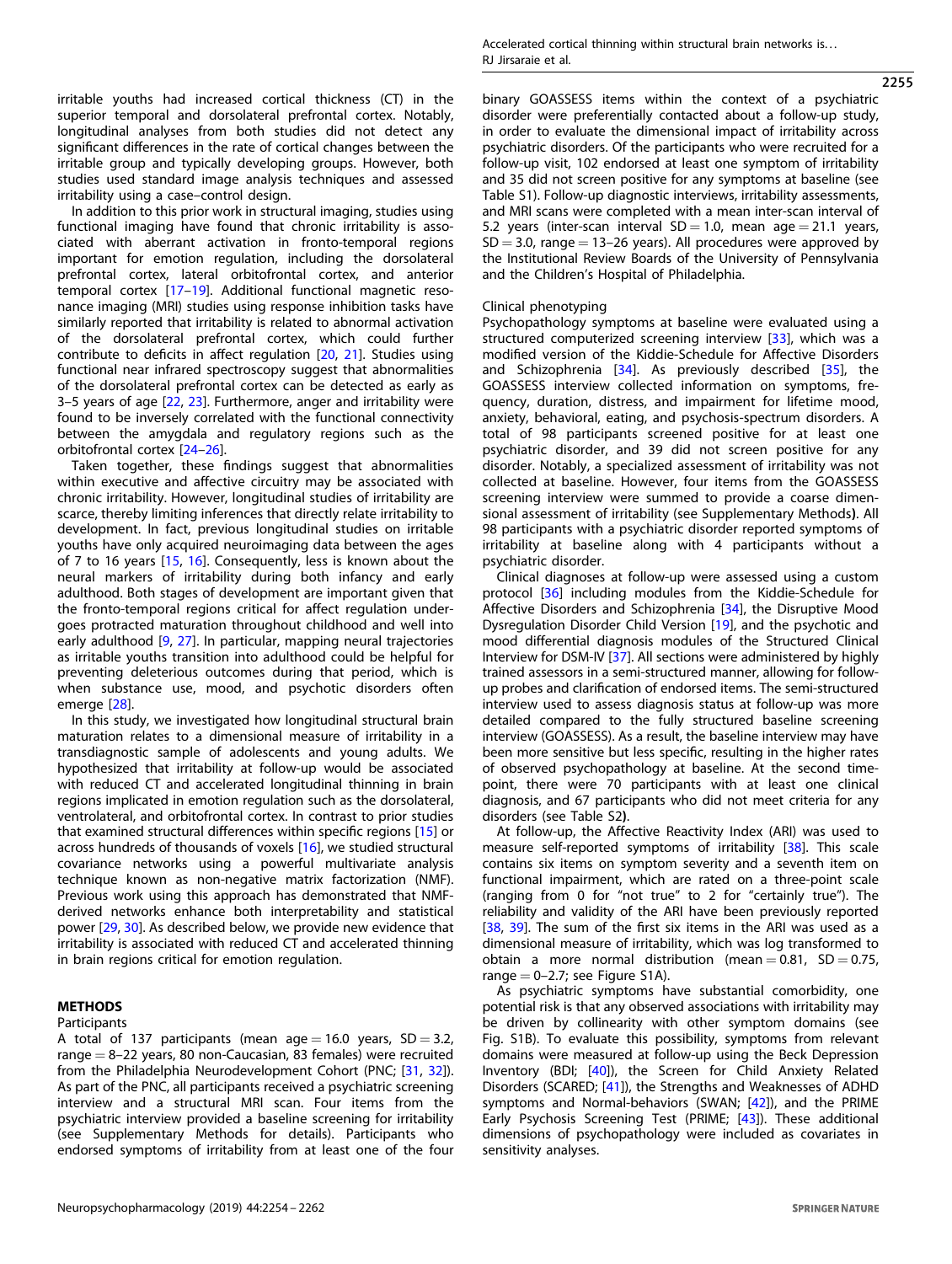## Image acquisition

2256

The baseline structural images were collected as part of the Philadelphia Neurodevelopment Cohort [[31,](#page-7-0) [32\]](#page-7-0). In brief, all baseline scans were acquired on the same MRI scanner (Siemens TIM Trio 3 Tesla, Erlangen, Germany; 32-channel head coil) using the same imaging sequence. Structural brain imaging was completed using a magnetization-prepared, rapid acquisition gradient-echo (MPRAGE) T1-weighted image with the following parameters: TR 1810 ms; TE 3.51 ms; FOV  $180 \times 240$  mm; matrix  $256 \times 192$ ; 160 slices; slice thickness/gap 1/0 mm; TI 1100 ms; flip angle 9°; effective voxel resolution of 0.93  $\times$  0.93  $\times$  1.00 mm; total acquisition time 3:28 min. The follow-up structural scans were completed on a different MRI scanner (Siemens Prisma 3 Tesla, Erlangen, Germany; 64-channel head coil), but the imaging sequence and parameters were identical to those used on the baseline acquisition, and all measures were statistically harmonized prior to analysis; we describe this harmonization procedure in detail below.

#### Image processing and quality assurance

Structural image processing for estimating CT was completed with Advanced Normalization Tools version 2.1.0 (ANTs). A custom template and tissue priors were utilized to avoid registration bias and maximize sensitivity to detect regional effects that can be impacted by registration errors. Structural images were then processed and registered to this template using the ANTs CT pipeline [[44,](#page-7-0) [45](#page-7-0)]. This procedure includes brain extraction, N4 bias field correction [[46\]](#page-7-0), Atropos probabilistic tissue segmentation [[47\]](#page-7-0), top-performing SyN diffeomorphic registration to template space [[48\]](#page-7-0), and diffeomorphic registration based CT measurement [[49\]](#page-7-0). The ANTs CT pipeline has been validated in multiple open data sets, has good test–retest reproducibility, and enhanced ability to predict age and gender from regional thickness measurements when compared to FreeSurfer [[44\]](#page-7-0). CT images were down-sampled to 2 mm voxels and subsequently smoothed by 4 mm before applying NMF.

All raw and processed images were reviewed by a highly trained imaging analyst who provided a quantitative score for each image [\[50\]](#page-7-0). This quality score was included as a covariate in all analyses, as described below. The analyst was trained to >85% concordance with faculty consensus ratings on an independent dataset. All images from both timepoints did not have any substantial artifacts. As an extra precaution to ensure that our observed results were not driven by motion artifact, we also recomputed analyses while controlling for motion during a restingstate fMRI scan acquired during the same scanning session (see Tables S3 and S4).

#### Non-negative matrix factorization

Cortical thickness data from both timepoints were summarized using structural covariance networks for two reasons. First, prior work has revealed inherent patterns of covariance in brain structure and analyzing the data according to this covariance structure enhances interpretability, as it has been shown to overlap with underlying functional networks [[30](#page-7-0), [50,](#page-7-0) [51\]](#page-7-0). Second, distilling the data into covariance networks reduces the large number of multiple comparisons present in voxel-based morphometry studies [[51](#page-7-0)]. We used NMF to identify structural networks in which CT consistently co-varies across individuals and brain regions (see Fig. S2A). This tool ([https://github.com/](https://github.com/asotiras/brainparts) [asotiras/brainparts](https://github.com/asotiras/brainparts)) implements an extension of standard NMF that adopts orthonormality constraints for the estimated structural covariance networks and projective constraints for their respective loadings [[52\]](#page-7-0). This procedure yields compact networks with positive weights that are more interpretable and reproducible compared to other decomposition techniques, such as principal component analysis and independent component analysis [\[29](#page-7-0), [30](#page-7-0)]. Additionally, this procedure employs a

Multiple NMF resolutions were examined (2 to 30 networks, in increments of 2) in order to select the ideal number of components. Each resolution was computed in a split-half sample (matched on age, sex, image quality, and irritability) to evaluate reproducibility. The optimal number of components (24) was chosen based on the solution with the highest reproducibility (96.5%), which was quantified using the Adjusted Rand Index (see Fig. S2B). NMF networks are three-dimensional but were mapped to a surface for visualization using Caret (see Fig. [1](#page-3-0); [\[54\]](#page-7-0)).

#### Statistical harmonization

The CT values of structural brain networks from both timepoints were harmonized using the ComBat procedure to minimize the potential variance introduced by different MRI scanners. The ComBat procedure models scanner-specific scaling effects by utilizing Bayesian techniques that were originally implemented in the context of statistical genomics. These methods improve stability of the estimated parameters compared to traditional approaches, such as covarying for site/protocol effects [[55](#page-7-0)]. Subsequent studies using neuroimaging data have shown that ComBat removes unwanted sources of scanner variability and preserves biological associations in the data [\[56](#page-7-0)–[58](#page-7-0)]. The ComBat algorithm has even been effective for lifespan studies with broad age ranges, similar to our longitudinal design [\[55\]](#page-7-0). Effects of age, sex, and irritability were protected in the harmonization process.

#### Statistical analyses

As described in detail below, we evaluated cross-sectional relationships between irritability and CT at both timepoints, in addition to the longitudinal associations between irritability at follow-up and the annualized rates of change in CT. Statistical analyses were completed using R version 3.5.1 [[59\]](#page-7-0), and all code is publicly available [\(https://github.com/PennBBL/jirsaraieStructuralIrritability](https://github.com/PennBBL/jirsaraieStructuralIrritability)). Given that brain development is a non-linear process [\[28](#page-7-0), [60\]](#page-7-0), age was always modeled using penalized splines within a generalized additive model [\[61](#page-7-0)]. In this type of model, a penalty is assessed on nonlinearity using restricted maximum likelihood in order to avoid overfitting. The false discovery rate was controlled  $(q < 0.05)$  using the Benjamini–Hochberg procedure to correct for multiple comparisons.

As a first step, we examined the relationships at baseline between CT and the sum of the four irritability screening items. Second, we evaluated the relationships at follow-up between CT and irritability as measured by the ARI. Third, we evaluated how irritability at follow-up (using the ARI) related to longitudinal rates of change. Cross-sectional analyses included age, sex, and quality assurance ratings as covariates; longitudinal analyses included age at baseline, sex, and an average of the quality assurance ratings across timepoints as covariates. Longitudinal analyses evaluated the annualized rates of change in CT [[62](#page-7-0)]. The total difference in CT between both timepoints was divided by baseline CT to get the total percent change  $(\Delta CT/CT_{TP1})$ , which was subsequently divided by the time between scans  $(\Delta Age)$ ), yielding standardized the percent change of CT across all participants  $(CT<sub>Rate</sub>)$ :

$$
CT_{Rate}=\frac{(\Delta CT/CT_{TP1})}{\Delta Age} \cdot
$$

Sensitivity analyses were conducted on all significant results to ensure that effects were not being driven by maternal education, paternal education, race, diagnosis status, or other dimensions of psychopathology (see above). Each of these variables were individually included as covariates. Two additional analyses were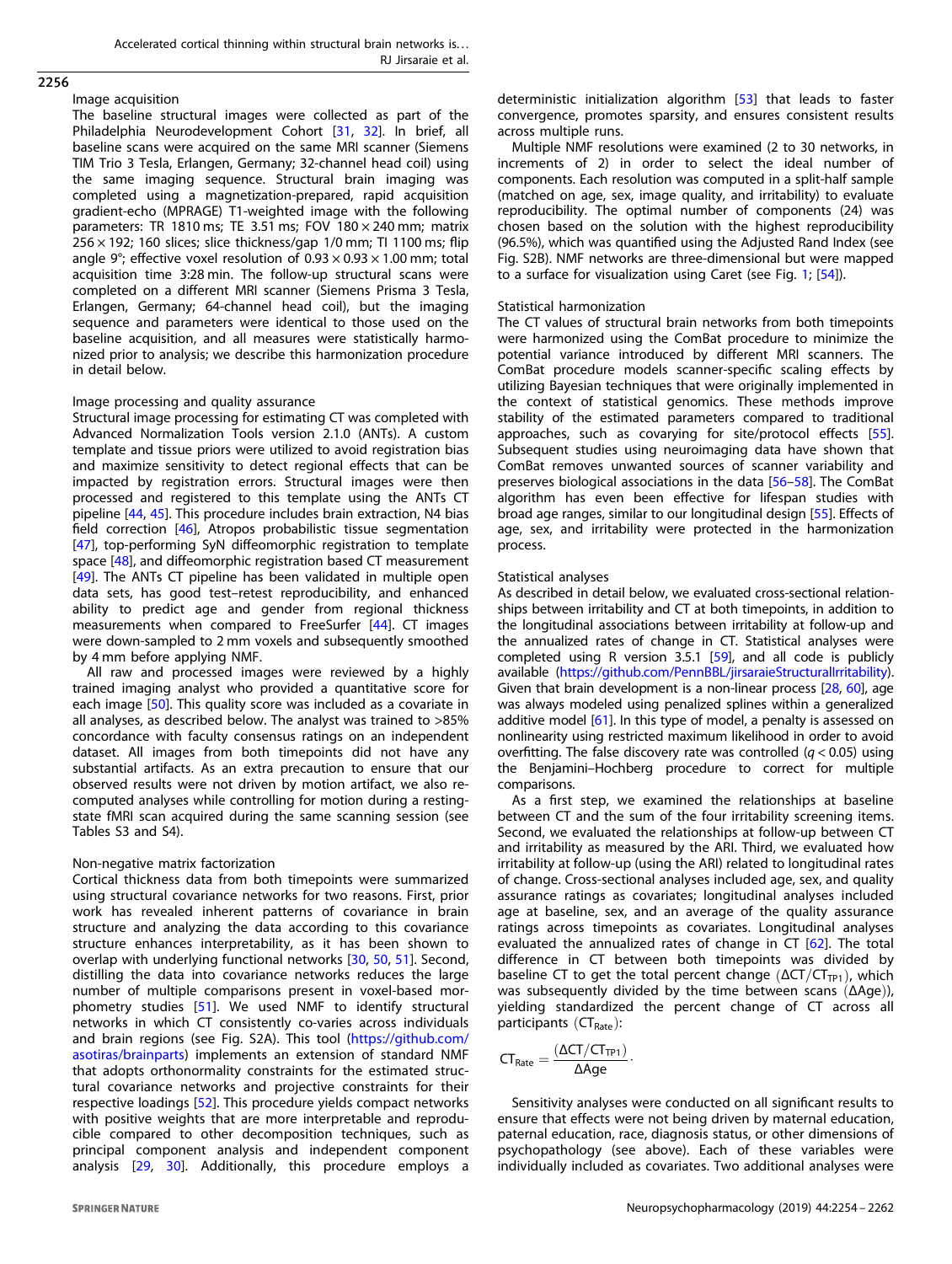Accelerated cortical thinning within structural brain networks is. . . RJ Jirsaraie et al.

<span id="page-3-0"></span>

**Fig. 1** Structural covariance networks. Visualization of the 24 structural covariance networks revealed by NMF. Warmer colors indicate higher<br>loadings. Networks include (1) medial temporal lobe, (2) anterior cingulate, (3 (6) dorsolateral prefrontal cortex, (7) inferior frontal cortex, (8) temporo-parietal junction, (9) temporal pole and medial orbitofrontal cortex, (10) inferior temporal gyrus, (11) occipital cortex, (12) peri-sylvian cortex, (13) fusiform gyrus, (14) dorsal frontoparietal cortex, (15) lateral temporal cortex, (16) posterior cingulate cortex, (17) supramarginal gyrus, (18) lateral orbitofrontal cortex, (19) temporo-occipital cortex, (20) inferior temporal cortex, (21) lingual gyrus, (22) superior temporal gyrus, (23) inferior temporal sulcus, (24) precuneus

conducted excluding participants taking psychotropic medications or using recreational drugs. Finally, we examined interactions between irritability and age, irritability and sex, as well as irritability and diagnostic status (typically developing vs. those with any psychiatric disorder). The models for cross-sectional, longitudinal, and age-related moderation analyses were as follows:

$$
gam \Bigg(\begin{matrix} CT_{TP2} \sim \text{Irritability}_{TP2} + \text{spline}(Age_{TP2}) + \text{Sex } \\ + \text{Image Quality Rating}_{TP2} \\ \text{gam}\Big(\begin{matrix} CT_{Rate} \sim \text{Irritability}_{TP2} + \text{spline}(Age_{TP1}) + \text{Sex } \\ + \text{Image Quality Rating}_{Mean} \end{matrix}\Big) \\ \text{Im}\Big(\begin{matrix} CT_{TP2} \sim \text{Irritability}_{TP2} \times \text{Age}_{TP2} + \text{Sex } \\ + \text{Image Quality Rating}_{TP2} \end{matrix}\Bigg)
$$

## RESULTS

Irritability at follow-up is elevated across diverse diagnostic categories

Irritability at follow-up was not associated with any demographic variables at follow-up, such as age ( $p = 0.657$ ), sex ( $p = 0.431$ ), race  $(p = 0.092)$ , participant education  $(p = 0.490)$ , paternal education  $(p = 0.166)$ , or maternal education  $(p = 0.872)$ . As expected, irritability at follow-up varied among diagnostic groups at both baseline ( $p = 0.028$ ) and follow-up ( $p < 0.001$ ). However, this effect was completely driven by differences between the typically developing participants and those who met diagnostic criteria for a psychiatric disorder; irritability did not differ between specific psychiatric disorders at baseline ( $p = 0.535$ ) or follow-up ( $p = 0.535$ ) 0.446). Despite differing assessments of irritability between timepoints, the dimensional measures of irritability were significantly associated  $(r = 0.211, p = 0.014)$ .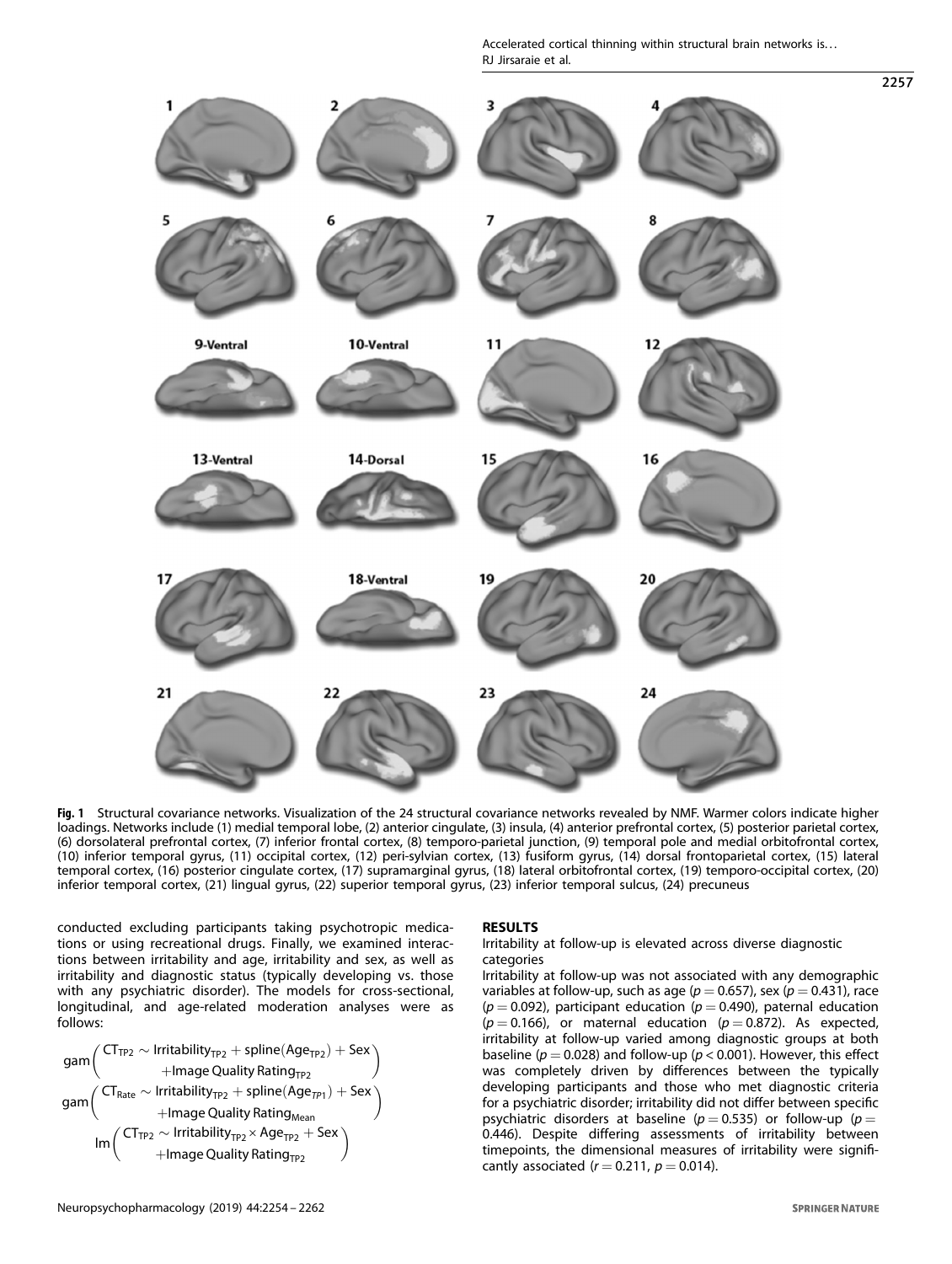2258

Cross-sectional irritability at follow-up is associated with thinner cortex

As an initial step, we assessed cross-sectional associations between irritability and CT at each timepoint. At baseline, we examined the limited measure of irritability that was available (sum of four screening items), whereas the cross-sectional analysis in follow-up data used the specialized assessment provide by the ARI. Cross-sectional analyses of this coarse baseline data did not reveal any associations that survived FDR-correction. In contrast, dimensional irritability at follow-up was associated with thinner cortex within 11 of the 24 NMF networks (see Table 1). Effects were prominent in networks that included the orbitofrontal cortex, which is critically involved in emotion regulation (see Fig. 2). Moderation analyses revealed that only the relationship between irritability at follow-up and the dorsolateral prefrontal cortex (network 6) weakened with age (see Figure S3); no other interactions were significant.

## Sensitivity analyses provide convergent results

Sensitivity analyses of cross-sectional findings at follow-up revealed that irritability remained associated with all 11 networks when controlling for maternal education, paternal education, diagnostic status, or race (see Table S5). Despite reduced statistical power, sensitivity analyses excluding 23 participants who were

| NMF-networks                                     |         | β       | <b>SE</b> |         | p       | $p$ -FDR |
|--------------------------------------------------|---------|---------|-----------|---------|---------|----------|
| N-1: Medial temporal lobe                        | $-0.29$ | $-0.28$ | 1.17      | $-4.21$ | < 0.001 | < 0.001  |
| N-8: Temporo-parietal junction                   | $-0.23$ | $-0.22$ | 1.44      | $-3.01$ | 0.003   | 0.009    |
| N-9: Temporal pole & medial orbitofrontal cortex | $-0.23$ | $-0.20$ | 1.30      | $-2.71$ | 0.008   | 0.023    |
| N-10: Inferior temporal gyrus                    | $-0.20$ | $-0.21$ | 1.34      | $-2.76$ | 0.007   | 0.018    |
| N-11: Occipital cortex                           | $-0.30$ | $-0.26$ | 1.71      | $-3.59$ | < 0.001 | 0.003    |
| N-13: Fusiform gyrus                             | $-0.37$ | $-0.35$ | 1.07      | $-4.71$ | < 0.001 | < 0.001  |
| N-15: Lateral temporal cortex                    | $-0.32$ | $-0.31$ | 1.10      | $-4.25$ | < 0.001 | < 0.001  |
| N-18: Lateral orbitofrontal cortex               | $-0.26$ | $-0.26$ | 0.84      | $-3.53$ | < 0.001 | 0.004    |
| N-20: Inferior temporal cortex                   | $-0.20$ | $-0.18$ | 1.01      | $-2.54$ | 0.012   | 0.027    |
| N-21: Lingual gyrus                              | $-0.20$ | $-0.20$ | 1.17      | $-2.56$ | 0.012   | 0.026    |
| N-22: Superior temporal gyrus                    | $-0.22$ | $-0.22$ | 0.98      | $-3.02$ | 0.003   | 0.009    |

Partial correlations (Pearson's r; controlling for age, sex, and data quality), β (standardized regression coefficients), standard errors, t-statistics, uncorrected and FDR-corrected p-values for significant associations between irritability and CT at follow-up. All analyses were conducted on a log transformation of irritability to improve normality and contained 132 degrees of freedom



Fig. 2 Thinner cortex within multiple structural covariance networks is associated with irritability at follow-up. Cross-sectional analyses reveal that thinner cortex within multiple frontal and temporal networks were associated with irritability (log-transformed ARI). These networks comprise regions that are critical for affective regulation, such as medial temporal cortex, temporal pole, and both medial and lateral orbitofrontal cortex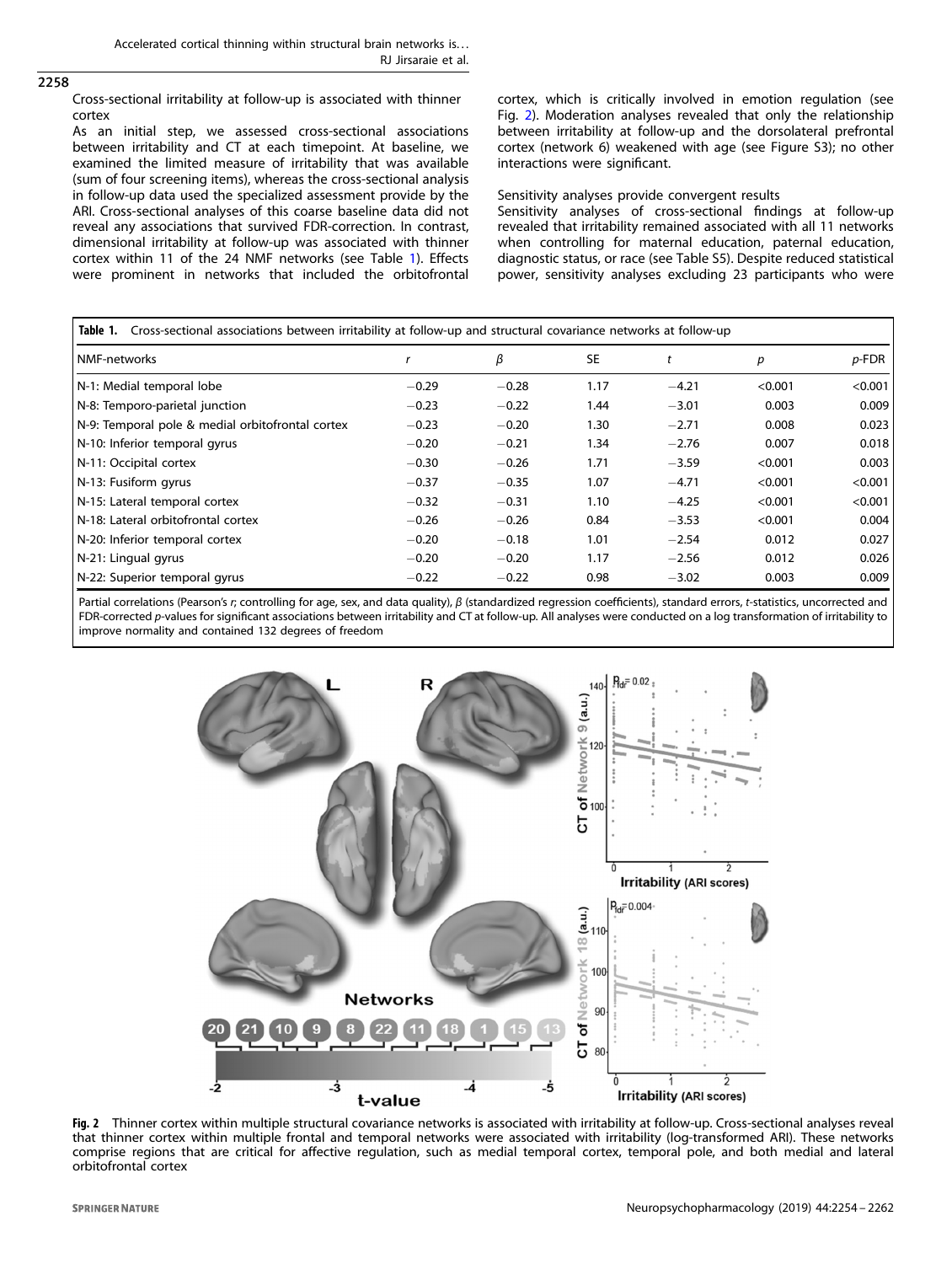Accelerated cortical thinning within structural brain networks is. . . RJ Jirsaraie et al.

| Table 2.<br>Longitudinal associations between irritability at follow-up and annualized rates of change in structural covariance networks |         |         |           |         |         |          |  |  |  |  |
|------------------------------------------------------------------------------------------------------------------------------------------|---------|---------|-----------|---------|---------|----------|--|--|--|--|
| l NMF-networks                                                                                                                           |         | β       | <b>SE</b> |         | р       | $p$ -FDR |  |  |  |  |
| N-1: Medial temporal lobe                                                                                                                | $-0.35$ | $-0.36$ | < 0.01    | $-4.46$ | < 0.001 | < 0.001  |  |  |  |  |
| IN-7: Inferior frontal cortex                                                                                                            | $-0.21$ | $-0.21$ | < 0.01    | $-2.48$ | 0.014   | 0.043    |  |  |  |  |
| N-9: Temporal pole and medial orbitofrontal cortex                                                                                       | $-0.28$ | 0.28    | < 0.01    | $-3.36$ | 0.001   | 0.008    |  |  |  |  |
| N-11: Occipital cortex                                                                                                                   | $-0.35$ | $-0.34$ | < 0.01    | 4.32    | < 0.001 | < 0.001  |  |  |  |  |
| N-15: Lateral temporal cortex                                                                                                            | $-0.22$ | $-0.23$ | < 0.01    | $-2.70$ | 0.008   | 0.038    |  |  |  |  |
| N-17: Supramarginal gyrus                                                                                                                | $-0.21$ | $-0.21$ | < 0.01    | $-2.53$ | 0.013   | 0.043    |  |  |  |  |
| N-18: Lateral orbitofrontal cortex                                                                                                       | $-0.20$ | $-0.20$ | < 0.01    | $-2.45$ | 0.016   | 0.043    |  |  |  |  |
| N-20: Inferior temporal cortex                                                                                                           | $-0.24$ | $-0.23$ | < 0.01    | $-2.81$ | 0.006   | 0.034    |  |  |  |  |
| N-22: Superior temporal gyrus                                                                                                            | $-0.20$ | $-0.21$ | < 0.01    | $-2.44$ | 0.016   | 0.043    |  |  |  |  |

Partial correlations (Pearson's r; controlling for age, sex, and data quality), β (standardized regression coefficients), standard errors, t-statistics, uncorrected and FDR-corrected p values for significant associations between irritability at follow-up and annualized rate of change of CT. All analyses were conducted on a log transformation of irritability to improve normality and contained 132 degrees of freedom



Fig. 3 Accelerated cortical thinning is associated with irritability. Longitudinal analyses revealed that the annual rates of change in many frontal and temporal networks were also associated with irritability (log-transformed ARI). Consistent with cross-sectional findings, these networks comprise the temporal pole, medial temporal cortex, and both medial and lateral orbitofrontal cortex

taking psychotropic medications did not significantly impact results, nor did excluding 32 participants who tested positive on a urine drug screen (primarily cannabis; see Table S5). Additional sensitivity analyses were conducted to determine whether these significant effects were specific to irritability or could reflect comorbid dimensions of psychopathology. Inclusion of depression, anxiety, or psychosis-spectrum symptoms as covariates did not significantly impact results; when dimensional ADHD symptoms were included as a covariate 5 of the original 11 networks persisted (see Table S5).

Irritability at follow-up is associated with accelerated longitudinal cortical thinning

Finally, we evaluated associations between irritability at followup and the longitudinal rates of change within CT networks. These analyses revealed that irritability at follow-up was significantly associated with accelerated longitudinal cortical thinning within nine networks (see Table 2 and Fig. 3). Notably, seven of these networks overlapped with the cross-sectional associations at follow-up. Sensitivity analyses revealed that irritability remained associated with rate of change within all nine CT networks when controlling for maternal education, paternal education, diagnostic status (except for network 18), or race (see Table S6). All significant effects remained when excluding participants who were taking psychotropic medications; four networks persisted after excluding participants who used had a positive urine drug screen (see Table S6). Finally, irritability remained associated with CT in these networks when controlling for comorbid symptoms of ADHD; four networks remained significant when covarying for anxiety or depression

 $N_{\rm c}$  ,  $N_{\rm c}$  ,  $N_{\rm c}$  ,  $N_{\rm c}$  ,  $N_{\rm c}$ 

2259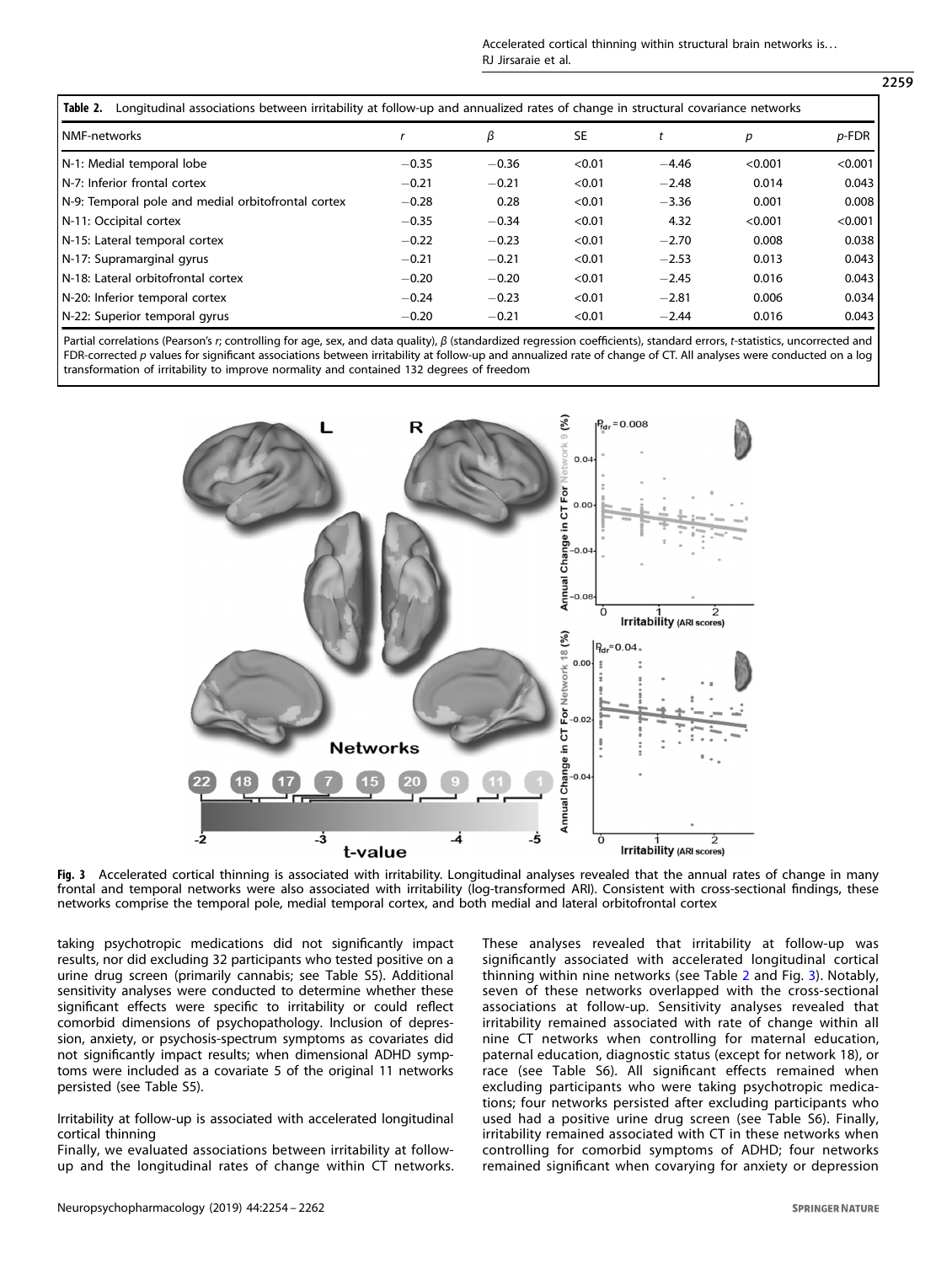## <span id="page-6-0"></span>2260

(see Table S6). Age, sex, and diagnostic status did not moderate any longitudinal relationships.

## **DISCUSSION**

We evaluated the dimensional association between irritability in youth and CT within structural covariance networks. Relative to previous studies on the neurodevelopment of irritability [[15,](#page-7-0) [16](#page-7-0)], we observed widespread effects across the frontal and temporal cortex. Of the 24 covariance networks derived from NMF, irritability was associated with thinner cortex within 11 networks at follow-up and accelerated longitudinal thinning within 9 networks. In general, these relationships did not vary by age, sex, or diagnosis status, and some relationships could not be explained by confounding variables or comorbid dimensions of psychopathology. The most notable effects were observed in regions that are critical for emotion regulation, including orbitofrontal, lateral temporal, and medial temporal cortex. As described below, these results provide important insights regarding the neurodevelopmental substrates of transdiagnostic irritability in youth.

Previous functional MRI studies have found that irritability is associated with aberrations in multiple brain regions, including the orbitofrontal cortex, medial temporal cortex, temporal pole, superior temporal gyrus, and occipital cortex [\[17](#page-7-0)–[19](#page-7-0), [63](#page-7-0)]. We build upon this literature regarding brain function and demonstrate that many of these same regions exhibited CT reductions and accelerated cortical thinning that was related to transdiagnostic symptoms of irritability. Structural deficits in regions necessary for affect regulation, such as the orbitofrontal cortex and medial temporal cortex, may be critical for the pathogenesis of irritability. Additionally, abnormalities in the fusiform gyrus and visual cortex may relate to deficits in facial emotion recognition, which has been robustly associated with irritability in prior work [[19,](#page-7-0) [64](#page-8-0)–[67](#page-8-0)]. However, irritability was also associated with multiple other brain systems that were not predicted, including the motor and visual cortexes, which will need to be replicated by future studies. Taken together, these findings further support the notion that deficits in inter-related brain networks underlie vulnerability to irritable mood.

Previous structural and functional MRI studies have suggested that irritability is related to abnormalities within the dorsolateral prefrontal cortex [\[15](#page-7-0)–[18](#page-7-0), [22,](#page-7-0) [23](#page-7-0)]. Surprisingly, we did not find this association. However, previous studies were conducted on participants between the ages of 7 and 18, whereas our age range extended up to 26 years. Further, Tseng et al. (2018) reported that activation of the medial prefrontal cortex and anterior cingulate cortex during a frustration attention task was greater in irritable children compared to irritable young adults. Thus, it is possible that the relationship between irritability and prefrontal cortex does not extend into early adulthood. Moderation analyses modeling an irritability-by-age interaction supported this possibility: among the younger participants in our sample, irritability was negatively associated with CT of the dorsolateral prefrontal cortex. However, this relationship waned by early adulthood.

The current study documented more robust and widespread associations between irritability and CT than previous structural MRI studies [[15,](#page-7-0) [16](#page-7-0), [63](#page-7-0), [68](#page-8-0)]. This difference may be attributed to three distinct advantages of the current approach. First, the structural covariance networks defined by NMF provided a parsimonious summary of the high-dimensional imaging data that limited multiple comparisons. This concise summary of the data allowed us to use rigorous FDR-correction for all comparisons, rather than cluster-based inferences that may be prone to Type 1 errors in many common implementations [\[69](#page-8-0)]. Second, instead of a categorical case–control approach, we used a

validated dimensional measure of irritability. While case–control studies are useful for describing DMDD as a distinct clinical syndrome [1], a dimensional measurement of irritability may provide a greater sensitivity to detect individual differences in brain structure [[9](#page-7-0)]. Lastly, most studies have analyzed irritability within a specific psychiatric disorder, such as bipolar disorder [[16\]](#page-7-0) or depression [\[15\]](#page-7-0). In comparison, relatively fewer studies have examined irritability in the context of the comorbidity that is commonly observed in clinical practice [[18,](#page-7-0) [19,](#page-7-0) [67](#page-8-0), [68\]](#page-8-0). Our study included a transdiagnostic sample with substantial comorbidity, resulting in findings that may be more generalizable to the community.

Despite these advantages, several limitations should be noted. One disadvantage to having a sample with diverse clinical phenotypes and comorbid disorders is that we did not have sufficient statistical power to test whether the neural mechanisms underlying irritability differed among specific psychiatric disorders. Identifying the common and dissociable neural correlates of irritability across specific disorders could potentially have important implications for targeted therapies [1, [9\]](#page-7-0). Additionally, this study would have benefited from having the same dimensional measure of irritability at baseline and follow-up so that longitudinal analyses could have tested within-subject changes in irritability and CT. As previously noted, this is the first longitudinal study to examine brain maturation as irritable adolescents transition into adulthood. Ideally, longitudinal studies with three or more timepoints would map trajectories of brain development from childhood to adulthood.

In summary, we found that transdiagnostic symptoms of irritability were associated with widespread reductions in CT and accelerated cortical thinning in multiple brain networks. In particular, structural deficits were found in networks that support emotion regulation, including the orbitofrontal, medial temporal, and lateral temporal cortex. Future studies should incorporate repeated measurements of irritability and data from multi-modal imaging. Ultimately, such findings could allow for targeted interventions in youth at risk.

#### FUNDING AND DISCLOSURE

This work was supported by grants from the National Institute of Mental Health: R01MH107703, R01MH113550, K99MH117274, R01MH112847, R01EB025471, R01MH113565, R01MH11207, S10OD023495, and R01EB022573. Support for developing multivariate pattern analysis software was provided by a seed grant by the Center for Biomedical Computing and Image Analysis (CBICA) at Penn. Additional support was provided by the Lifespan Brain Institute at the Children's Hospital of Philadelphia and Penn Medicine & the AE Foundation. The authors declare no competing interests.

#### ADDITIONAL INFORMATION

Supplementary Information accompanies this paper at (https://doi.org/10.1038/ s41386-019-0508-3).

Publisher's note Springer Nature remains neutral with regard to jurisdictional claims in published maps and institutional affiliations.

#### REFERENCES

- 1. Leibenluft E. Severe mood dysregulation, irritability, and the diagnostic boundaries of bipolar disorder in youths. Am J Psychiatry. 2011;168:129–42.
- 2. Stringaris A, et al. Adult outcomes of youth irritability: a 20-year prospective community-based study. Am J Psychiatry. 2009;166:1048–54.
- 3. Stringaris A, et al. Youth meeting symptom and impairment criteria for mania-like episodes lasting less than four days: an epidemiological enquiry. J Child Psychol Psychiatry. 2010;51:31–8.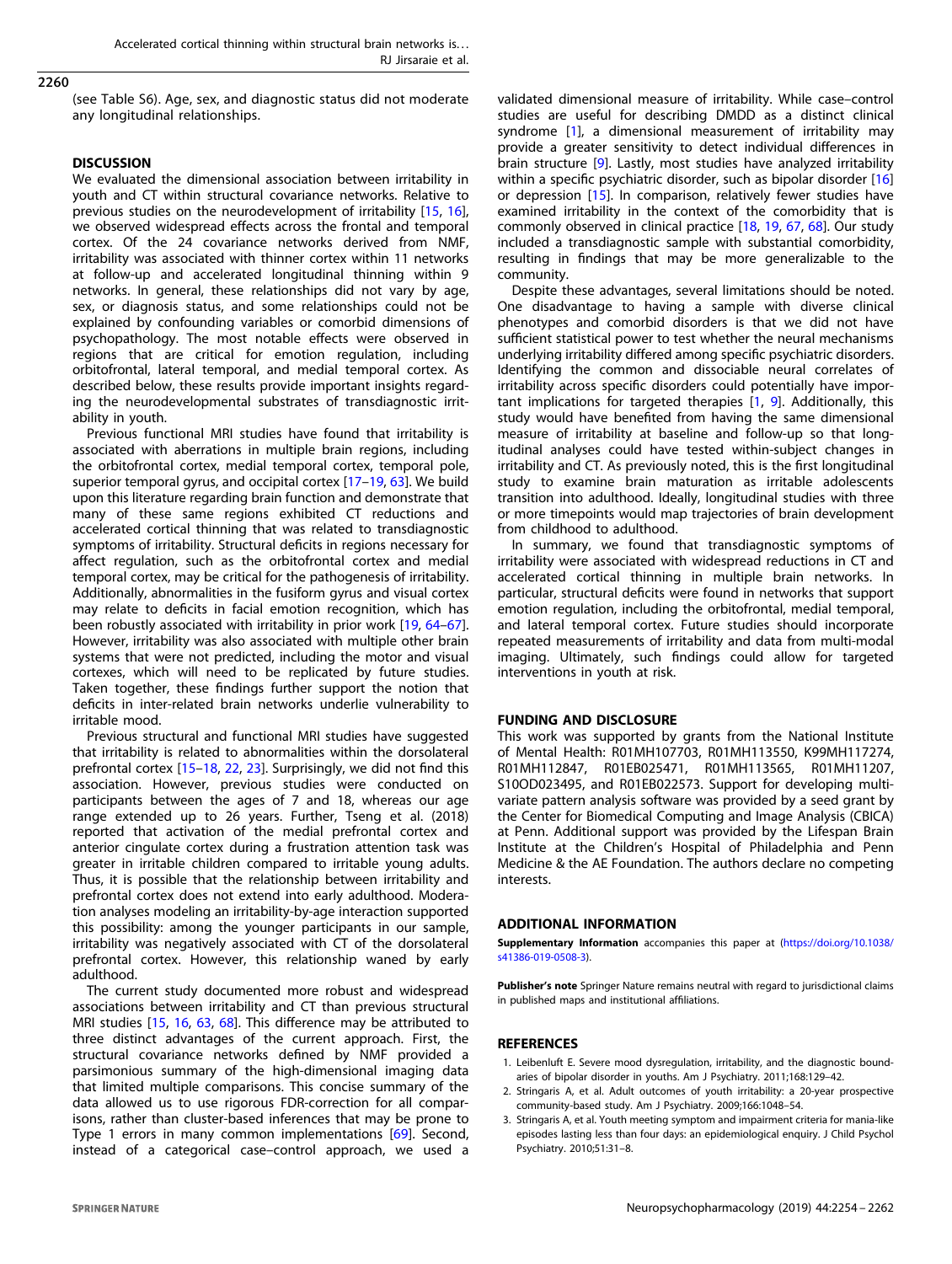# 2261

- <span id="page-7-0"></span>4. Biederman J, et al. Further evidence of unique developmental phenotypic correlates of pediatric bipolar disorder: findings from a large sample of clinically referred preadolescent children assessed over the last 7 years. J Affect Disord. 2004;82(Suppl 1):S45–58.
- 5. Stringaris A, et al. Pediatric bipolar disorder versus severe mood dysregulation: risk for manic episodes on follow-up. J Am Acad Child Adolesc Psychiatry. 2010;49:397–405.
- 6. Leibenluft E, et al. Chronic versus episodic irritability in youth: a communitybased, longitudinal study of clinical and diagnostic associations. J Child Adolesc Psychopharmacol. 2006;16:456–66.
- 7. Leibenluft E, et al. Defining clinical phenotypes of juvenile mania. Am J Psychiatry. 2003;160:430–7.
- 8. Research Domain Criteria (RDoC). Toward a new classification framework for research on mental disorders. Am J Psychiatry. 2010;167:748–51.
- 9. Casey BJ, Oliveri ME, Insel T. A neurodevelopmental perspective on the Research Domain Criteria (RDoC) framework. Biol Psychiatry. 2014;76:350–3.
- 10. Brotman MA, et al. Prevalence, clinical correlates, and longitudinal course of severe mood dysregulation in children. Biol Psychiatry. 2006;60:991–7.
- 11. Dougherty LR, et al. Preschool irritability predicts child psychopathology, functional impairment, and service use at age nine. J Child Psychol Psychiatry. 2015;56:999–1007.
- 12. Belden AC, Thomson NR, Luby JL. Temper tantrums in healthy versus depressed and disruptive preschoolers: defining tantrum behaviors associated with clinical problems. J Pediatrics. 2008;152:117–22.
- 13. Keenan K, Wakschlag LS. More than the terrible twos: the nature and severity of behavior problems in clinic-referred preschool children. J Abnorm Child Psychol. 2000;28:33–46.
- 14. S. Wakschlag L, et al. Clinical implications of a dimensional approach: the normal: abnormal spectrum of early irritability. J Am Acad Child Adolesc Psychiatry 2015;54:626–34.
- 15. Pagliaccio D, et al. Irritability trajectories, cortical thickness, and clinical outcomes in a sample enriched for preschool depression. J Am Acad Child Adolesc Psychiatry. 2018;57:336.e6
- 16. Adleman NE, et al. Cross-sectional and longitudinal abnormalities in brain structure in children with severe mood dysregulation or bipolar disorder. J Child Psychol Psychiatry. 2012;53:1149–56.
- 17. Deveney CM, et al. Neural mechanisms of frustration in chronically irritable children. Am J Psychiatry. 2013;170:1186–94.
- 18. Tseng W-L, et al. Brain mechanisms of attention orienting following frustration: associations with irritability and age in youths. Am J Psychiatry. 2018;176:67–76.
- 19. Wiggins JL, et al. Neural correlates of irritability in disruptive mood dysregulation and bipolar disorders. Am J Psychiatry. 2016;173:722–30.
- 20. Deveney CM, et al. Neural recruitment during failed motor inhibition differentiates youths with bipolar disorder and severe mood dysregulation. Biol Psychol. 2012;89:148–55.
- 21. Singh MK, et al. Neural correlates of response inhibition in pediatric bipolar disorder. J Child Adolesc Psychopharmacol. 2010;20:15–24.
- 22. Li Y, et al. The neural substrates of cognitive flexibility are related to individual differences in preschool irritability: a fNIRS investigation. Dev Cogn Neurosci. 2017;25:138–44.
- 23. Perlman SB, et al. fNIRS evidence of prefrontal regulation of frustration in early childhood. Neuroimage. 2014;85(Pt 1):326–34.
- 24. Kringelbach ML. The human orbitofrontal cortex: linking reward to hedonic experience. Nat Rev Neurosci. 2005;6:691.
- 25. Goddard GV. Functions of the amygdala. Psychol. Bull. 1964;62:89–109.
- 26. Fulwiler CE, King JA, Zhang N. Amygdala-orbitofrontal resting-state functional connectivity is associated with trait anger. Neuroreport. 2012;23:606–10.
- 27. Paus T, Keshavan M, Giedd JN. Why do many psychiatric disorders emerge during adolescence? Nat Rev Neurosci. 2008;9:947–57.
- 28. Giedd JN, et al. Brain development during childhood and adolescence: a longitudinal MRI study. Nat Neurosci. 1999;2:861.
- 29. Sotiras A, Resnick SM, Davatzikos C. Finding imaging patterns of structural covariance via non-negative matrix factorization. Neuroimage. 2015;108:1–16.
- 30. Sotiras A, et al. Patterns of coordinated cortical remodeling during adolescence and their associations with functional specialization and evolutionary expansion. Proc Natl Acad Sci USA. 2017;114:3527–32.
- 31. Satterthwaite TD, et al. The Philadelphia Neurodevelopmental Cohort: a publicly available resource for the study of normal and abnormal brain development in youth. NeuroImage. 2016;124:1115-9.
- 32. Satterthwaite TD, et al. Neuroimaging of the Philadelphia neurodevelopmental cohort. Neuroimage. 2014;86:544–53.
- 33. Calkins ME, et al. The psychosis spectrum in a young U.S. community sample: findings from the Philadelphia Neurodevelopmental Cohort. World Psychiatry. 2014;13:296–305.
- 34. Kaufman J, et al. Schedule for Affective Disorders and Schizophrenia for School-Age Children-Present and Lifetime Version (K-SADS-PL): initial reliability and validity data. J Am Acad Child Adolesc Psychiatry. 1997;36:980–8.
- 35. Calkins ME, et al. The Philadelphia Neurodevelopmental Cohort: constructing a deep phenotyping collaborative. J Child Psychol Psychiatry. 2015;56:1356–69.
- 36. Calkins ME, et al. Persistence of psychosis spectrum symptoms in the Philadelphia Neurodevelopmental Cohort: a prospective two-year follow-up. World Psychiatry. 2017;16:62–76.
- 37. First, M.B. and M. Gibbon, The Structured Clinical Interview for DSM-IV Axis I Disorders (SCID-I) and the Structured Clinical Interview for DSM-IV Axis II Disorders (SCID-II), in Comprehensive handbook of psychological assessment, Vol. 2: Personality assessment. 2004, John Wiley & Sons Inc: Hoboken, NJ, US. p. 134–143.
- 38. Stringaris A, et al. The Affective Reactivity Index: a concise irritability scale for clinical and research settings. J Child Psychol Psychiatry. 2012;53:1109–17.
- 39. Mulraney MA, Melvin GA, Tonge BJ. Psychometric properties of the affective reactivity index in Australian adults and adolescents. Psychol Assess. 2014;26:148–55.
- 40. Beck AT, Steer RA, Brown GK. Beck depression inventory-II, San Antonio, Vol. 78; 1996. p. 490–8.
- 41. Birmaher B, et al. The screen for child anxiety related emotional disorders (SCARED): Scale construction and psychometric characteristics. J Am Acad Child Adolesc Psychiatry. 1997;36:545–53.
- 42. Swanson JM, et al. Categorical and dimensional definitions and evaluations of symptoms of ADHD: history of the SNAP and the SWAN Rating Scales. Int J Educ psychological Assess. 2012;10:51. p
- 43. Miller TJ, et al. Prodromal assessment with the structured interview for prodromal syndromes and the scale of prodromal symptoms: predictive validity, interrater reliability, and training to reliability. Schizophrenia Bull. 2003;29:703–15.
- 44. Tustison NJ, et al. Large-scale evaluation of ANTs and FreeSurfer cortical thickness measurements. Neuroimage. 2014;99:166–79.
- 45. Ciric R, et al. Benchmarking of participant-level confound regression strategies for the control of motion artifact in studies of functional connectivity. NeuroImage. 2017;154:174–87.
- 46. Tustison NJ, et al. N4ITK: improved N3 bias correction. IEEE Trans Med Imaging. 2010;29:1310–20.
- 47. Avants BB, et al. A reproducible evaluation of ANTs similarity metric performance in brain image registration. NeuroImage. 2011;54:2033–44.
- 48. Klein A, et al. Evaluation of volume-based and surface-based brain image registration methods. Neuroimage. 2010;51:214–20.
- 49. Das SR, et al. Registration based cortical thickness measurement. Neuroimage. 2009;45:867–79.
- 50. Rosen AFG, et al. Quantitative assessment of structural image quality. Neuro-Image. 2018;169:407–18.
- 51. Eklund A, Nichols TE, Knutsson H. Cluster failure: why fMRI inferences for spatial extent have inflated false-positive rates. Proc Natl Acad Sci USA. 2016;113:7900–5.
- 52. Yang Z, Oja E. Linear and nonlinear projective nonnegative matrix factorization. IEEE Trans Neural Netw. 2010;21:734–49.
- 53. Boutsidis C, Gallopoulos E. Gallopoulos, E. Svd based initialization: a head start for nonnegative matrix factorization. Pattern Recognit. 2008;41:1350–62. vol. 1350–1362:1350–62
- 54. Van Essen DC, et al. An integrated software suite for surface-based analyses of cerebral cortex. J Am Med Inf Assoc. 2001;8:443–59. p
- 55. Johnson WE, Li C, Rabinovic A. Adjusting batch effects in microarray expression data using empirical Bayes methods. Biostatistics. 2007;8:118–27.
- 56. Fortin J-P, et al. Harmonization of cortical thickness measurements across scanners and sites. Neurolmage. 2018:167:104-20.
- 57. Fortin J-P, et al. Harmonization of multi-site diffusion tensor imaging data. NeuroImage. 2017;161:149–70.
- 58. Yu M, et al. Statistical harmonization corrects site effects in functional connectivity measurements from multi-site fMRI data. Hum Brain Mapp. 2018;39:4213–27.
- 59. R Development Core Team. R: A Language and Environment for Statistical Computing. R Foundation for Statistical Computing; 2018. <http://www.R-project.org>.
- 60. Lenroot RK, et al. Sexual dimorphism of brain developmental trajectories during childhood and adolescence. Neuroimage. 2007;36:1065–73.
- 61. Wood SN, Augustin NH. GAMs with integrated model selection using penalized regression splines and applications to environmental modelling. Ecol Model. 2002;157:157–77.
- 62. Cannon TD, et al. Progressive reduction in cortical thickness as psychosis develops: a multisite longitudinal neuroimaging study of youth at elevated clinical risk. Biol psychiatry. 2015;77:147–57.
- 63. Dennis EL, et al. Irritability and brain volume in adolescents: cross-sectional and longitudinal associations. Soc Cogn Affect Neurosci 2019.